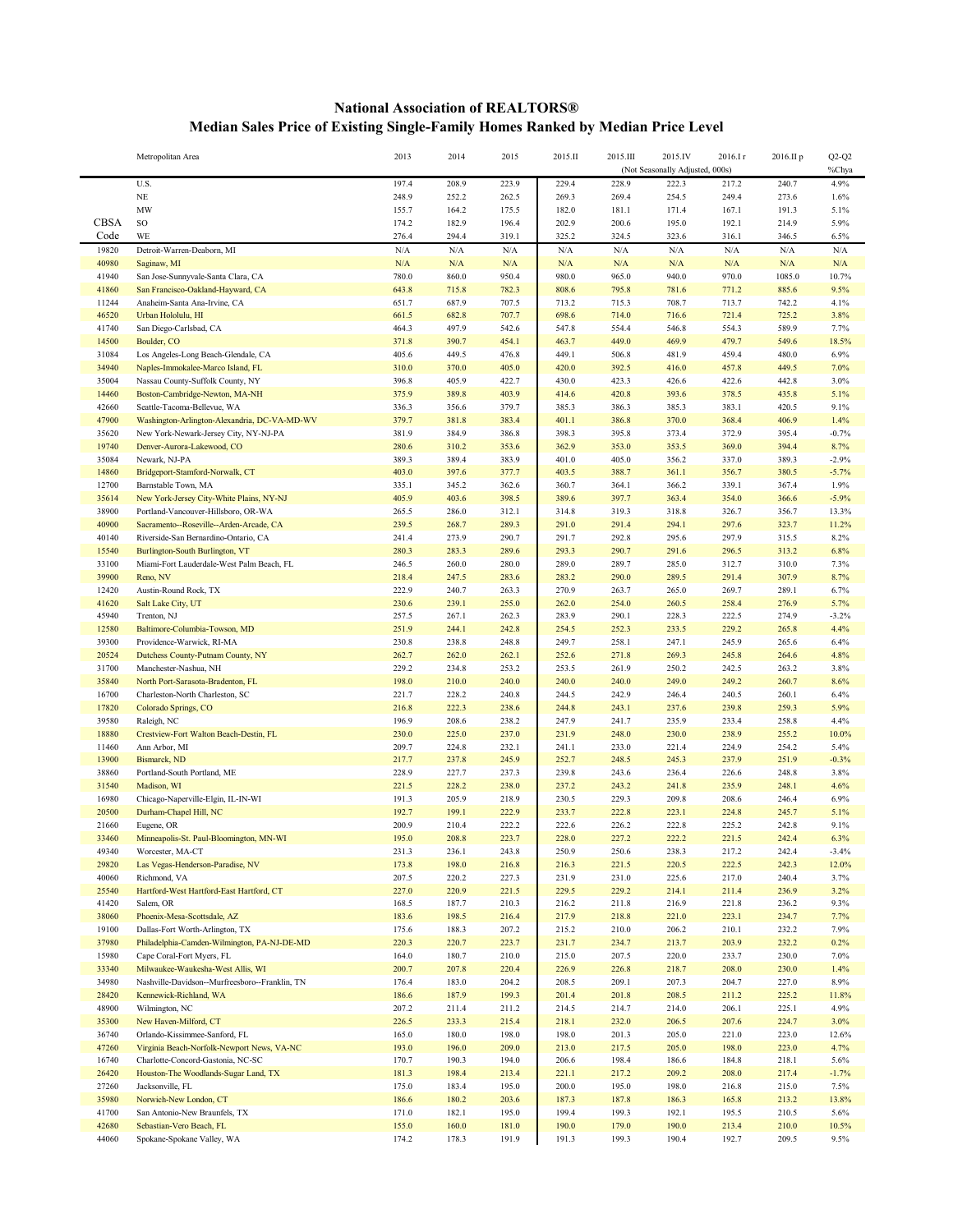|                | Metropolitan Area                                      | 2013           | 2014           | 2015           | 2015.II        | 2015.III       | 2015.IV                         | 2016.Ir        | 2016.II p      | $Q2-Q2$         |
|----------------|--------------------------------------------------------|----------------|----------------|----------------|----------------|----------------|---------------------------------|----------------|----------------|-----------------|
|                |                                                        |                |                |                |                |                | (Not Seasonally Adjusted, 000s) |                |                | %Chya           |
| 38940<br>14260 | Port St. Lucie, FL<br>Boise City-Nampa, ID             | 135.0<br>163.7 | 150.0<br>172.9 | 178.0<br>188.8 | 180.0<br>190.1 | 182.0<br>192.0 | 184.0<br>189.7                  | 212.8<br>190.0 | 209.0<br>208.2 | 16.1%<br>9.5%   |
| 22020          | Fargo, ND-MN                                           | 164.6          | 173.0          | 190.6          | 190.3          | 191.8          | 193.8                           | 192.7          | 205.7          | 8.1%            |
| 20100          | Dover, DE                                              | 178.4          | 186.1          | 191.4          | 190.8          | 194.5          | 193.2                           | 191.5          | 204.0          | 6.9%            |
| 23540          | Gainesville, FL                                        | 168.0          | 175.0          | 182.0          | 190.0          | 180.0          | 180.0                           | 200.6          | 203.0          | 6.8%            |
| 10580          | Albany-Schenectady-Troy, NY                            | 202.6          | 202.0          | 206.3          | 206.6          | 218.3          | 201.9                           | 193.0          | 202.7          | $-1.9%$         |
| 28740          | Kingston, NY                                           | 207.9          | 200.1          | 196.2          | 198.7          | 212.1          | 192.4                           | 191.3          | 202.7          | 2.0%            |
| 44140<br>45300 | Springfield, MA<br>Tampa-St. Petersburg-Clearwater, FL | 190.0<br>150.0 | 193.8<br>157.5 | 197.0<br>173.0 | 197.5<br>175.0 | 208.7<br>178.0 | 192.3<br>178.5                  | 178.7<br>200.6 | 201.6<br>199.9 | 2.1%<br>14.2%   |
| 35380          | New Orleans-Metairie, LA                               | 164.7          | 165.0          | 169.7          | 176.7          | 171.8          | 169.8                           | 175.8          | 195.9          | 10.9%           |
| 34820          | Myrtle Beach-Conway-North Myrtle Beach, SC-NC          | 176.9          | 177.8          | 187.9          | 187.6          | 191.1          | 193.8                           | 188.9          | 195.4          | 4.2%            |
| 13820          | Birmingham-Hoover, AL                                  | 165.1          | 167.9          | 178.5          | 191.5          | 180.9          | 172.4                           | 173.2          | 195.2          | 1.9%            |
| 10740          | Albuquerque, NM                                        | 174.3          | 177.6          | 180.8          | 184.0          | 185.6          | 180.7                           | 179.2          | 193.5          | 5.2%            |
| 46060          | Tucson, AZ                                             | 169.6          | 175.8          | 182.9          | 183.2          | 183.6          | 185.8                           | 183.8          | 192.5          | 5.1%            |
| 12060          | Atlanta-Sandy Springs-Marietta, GA                     | 139.5          | 159.5          | 173.6          | 181.5          | 178.9          | 169.2                           | 167.8          | 192.0          | 5.8%            |
| 38340<br>18580 | Pittsfield, MA<br>Corpus Christi, TX                   | 183.4<br>152.6 | 186.2<br>171.1 | 195.7<br>181.5 | 199.4<br>186.2 | 198.8<br>184.9 | 199.1<br>178.6                  | 178.1<br>177.1 | 190.9<br>190.1 | $-4.3%$<br>2.1% |
| 39460          | Punta Gorda, FL                                        | 139.9          | 147.0          | 168.0          | 167.3          | 170.0          | 175.0                           | 188.2          | 190.0          | 13.6%           |
| 37460          | Panama City, FL                                        | 170.0          | 170.0          | 177.0          | 172.5          | 178.0          | 183.0                           | 169.1          | 189.5          | 9.9%            |
| 12940          | Baton Rouge, LA                                        | 170.0          | 171.3          | 181.5          | 184.8          | 186.9          | 177.0                           | 176.8          | 188.7          | 2.1%            |
| 28140          | Kansas City, MO-KS                                     | 154.8          | 158.8          | 170.4          | 177.8          | 174.0          | 167.5                           | 163.3          | 188.6          | 6.1%            |
| 24860          | Greenville-Anderson-Mauldin, SC                        | 159.2          | 165.4          | 175.1          | 179.5          | 177.0          | 174.6                           | 173.5          | 188.0          | 4.7%            |
| 19780          | Des Moines-West Des Moines, IA                         | 170.4          | 171.5          | 181.3          | 184.0          | 184.0          | 186.7                           | 170.0          | 187.9          | 2.1%            |
| 45220<br>43620 | Tallahassee, FL<br>Sioux Falls, SD                     | 170.0<br>155.5 | 168.6<br>162.3 | 176.5<br>174.0 | 180.5<br>177.0 | 180.0<br>178.9 | 170.5<br>172.4                  | 185.9<br>176.6 | 187.3<br>186.8 | 3.8%<br>5.5%    |
| 12100          | Atlantic City-Hammonton, NJ                            | 218.3          | 207.6          | 206.0          | 214.6          | 205.9          | 196.2                           | 179.6          | 186.4          | $-13.1%$        |
| 10900          | Allentown-Bethlehem-Easton, PA-NJ                      | 179.5          | 179.1          | 182.6          | 188.9          | 189.8          | 177.0                           | 175.4          | 185.7          | $-1.7%$         |
| 37340          | Palm Bay-Melbourne-Titusville, FL                      | 125.0          | 137.0          | 162.0          | 165.0          | 166.0          | 165.0                           | 192.1          | 185.0          | 12.1%           |
| 49420          | Yakima, WA                                             | 160.0          | 159.5          | 166.8          | 169.6          | 173.5          | 163.7                           | 177.3          | 184.1          | 8.5%            |
| 18140          | Columbus, OH                                           | 142.8          | 156.3          | 164.7          | 172.0          | 170.8          | 157.7                           | 160.7          | 181.7          | 5.6%            |
| 26620          | Huntsville, AL                                         | 171.6          | 171.1          | 173.7          | 170.1          | 173.8          | 176.5                           | 184.0          | 178.3          | 4.8%            |
| 17860<br>24020 | Columbia, MO<br>Glens Falls, NY                        | 155.2<br>160.6 | 161.2<br>165.7 | 169.5<br>169.3 | 176.6<br>165.4 | 171.4<br>177.2 | 160.5<br>165.6                  | 163.2<br>160.2 | 174.6<br>173.5 | $-1.1%$<br>4.9% |
| 27140          | Jackson, MS                                            | 148.2          | 155.3          | 166.1          | 172.0          | 165.6          | 166.1                           | 161.5          | 172.6          | 0.3%            |
| 19660          | Deltona-Daytona Beach-Ormond Beach, FL                 | 128.5          | 136.0          | 150.0          | 150.0          | 155.0          | 156.0                           | 173.3          | 172.0          | 14.7%           |
| 37860          | Pensacola-Ferry Pass-Brent, FL                         | 150.0          | 149.9          | 157.5          | 159.9          | 161.0          | 159.9                           | 174.0          | 171.5          | 7.3%            |
| 43340          | Shreveport-Bossier City, LA                            | 162.4          | 158.6          | 160.6          | 160.0          | 166.7          | 162.9                           | 158.2          | 170.7          | 6.7%            |
| 41180          | St. Louis, MO-IL                                       | 140.9          | 148.7          | 158.0          | 163.6          | 165.8          | 151.6                           | 147.8          | 170.3          | 4.1%            |
| 36540          | Omaha-Council Bluffs, NE-IA                            | 145.7          | 149.0          | 159.1          | 163.5          | 159.8          | 160.4                           | 157.7          | 169.8          | 3.9%            |
| 22140<br>49620 | Farmington, NM<br>York-Hanover, PA                     | 173.8<br>150.5 | 180.0<br>155.1 | 172.7<br>159.0 | 176.6<br>159.2 | 178.4<br>165.2 | 165.4<br>160.7                  | 176.1<br>148.5 | 169.4<br>168.1 | $-4.1%$<br>5.6% |
| 22180          | Fayetteville, NC                                       | 146.5          | 125.4          | 116.9          | 159.9          | 152.1          | 157.6                           | 166.0          | 167.7          | 4.9%            |
| 28940          | Knoxville, TN                                          | 146.7          | 149.7          | 157.2          | 159.8          | 161.2          | 155.5                           | 157.0          | 167.7          | 4.9%            |
| 16860          | Chattanooga, TN-GA                                     | 132.3          | 139.7          | 154.7          | 155.2          | 163.7          | 157.2                           | 152.7          | 167.4          | 7.9%            |
| 25180          | Hagerstown-Martinsburg, MD-WV                          | 148.8          | 152.3          | 153.6          | 156.6          | 160.5          | 148.6                           | 146.0          | 166.5          | 6.3%            |
| 17900<br>25420 | Columbia, SC<br>Harrisburg-Carlisle, PA                | 146.8          | 150.4<br>153.0 | 153.4          | 157.3<br>165.3 | 157.0<br>162.9 | 151.6<br>155.7                  | 155.6<br>146.2 | 165.5<br>164.7 | 5.2%<br>$-0.4%$ |
| 10180          | Abilene, TX                                            | 151.7<br>129.7 | 136.2          | 159.0<br>151.7 | 149.8          | 156.3          | 155.5                           | 155.4          | 164.3          | 9.7%            |
| 26900          | Indianapolis-Carmel-Anderson, IN                       | 136.7          | 144.6          | 153.2          | 160.2          | 157.3          | 149.5                           | 146.9          | 164.3          | 2.6%            |
| 31140          | Louisville/Jefferson County, KY-IN                     | 139.5          | 142.8          | 154.5          | 159.2          | 158.4          | 153.4                           | 148.1          | 164.0          | 3.0%            |
| 30700          | Lincoln, NE                                            | 143.3          | 145.6          | 156.8          | 158.7          | 157.9          | 158.7                           | 156.1          | 162.7          | 2.5%            |
| 32820          | Memphis, TN-MS-AR                                      | 129.4          | 138.6          | 147.0          | 153.6          | 154.0          | 141.0                           | 135.8          | 160.8          | 4.7%            |
| 24340          | Grand Rapids-Wyoming, MI                               | 128.4          | 138.3          | 150.8          | 155.2          | 155.4          | 148.9                           | 149.8          | 160.7          | 3.5%            |
| 17140<br>30460 | Cincinnati, OH-KY-IN<br>Lexington-Fayette, KY          | 135.5<br>143.8 | 140.6<br>144.0 | 145.4<br>148.1 | 151.9<br>149.3 | 150.3<br>151.8 | 136.6<br>146.7                  | 137.8<br>146.3 | 160.6<br>160.4 | 5.7%<br>7.4%    |
| 29460          | Lakeland-Winter Haven, FL                              | 122.0          | 132.5          | 145.0          | 145.0          | 148.0          | 149.0                           | 163.0          | 159.9          | 10.3%           |
| 24660          | Greensboro-High Point, NC                              | 131.0          | 136.6          | 151.5          | 159.8          | 154.8          | 148.2                           | 141.2          | 159.3          | $-0.3%$         |
| 14540          | Bowling Green, KY                                      | 134.1          | 138.8          | 147.4          | 150.7          | 148.6          | 147.3                           | 142.1          | 159.1          | 5.6%            |
| 11100          | Amarillo, TX                                           | 138.4          | 144.5          | 150.3          | 153.3          | 157.4          | 141.3                           | 145.2          | 158.3          | 3.3%            |
| 39740          | Reading, PA                                            | 148.2          | 148.7          | 150.2          | 151.0          | 158.2          | 147.2                           | 142.1          | 158.3          | 4.8%            |
| 16300<br>11540 | Cedar Rapids, IA<br>Appleton, WI                       | 145.8<br>142.0 | 141.9<br>143.9 | 151.5<br>145.3 | 150.0<br>150.4 | 157.0<br>151.4 | 150.0<br>138.7                  | 140.0<br>138.6 | 157.0<br>156.1 | 4.7%<br>3.8%    |
| 36420          | Oklahoma City, OK                                      | 153.1          | 150.3          | 149.6          | 156.3          | 153.9          | 148.3                           | 141.0          | 154.9          | $-0.9%$         |
| 14010          | Bloomington, IL                                        | 148.4          | 150.1          | 154.6          | 156.0          | 158.6          | 146.2                           | 146.0          | 153.7          | $-1.5%$         |
| 49180          | Winston-Salem, NC                                      | 126.1          | 131.8          | 143.6          | 149.4          | 148.3          | 137.2                           | 137.8          | 153.6          | 2.8%            |
| 46140          | Tulsa, OK                                              | 143.1          | 145.5          | 150.2          | 156.2          | 151.7          | 145.3                           | 140.8          | 152.7          | $-2.2%$         |
| 23844          | Gary-Hammond, IN                                       | 130.1          | 135.1          | 141.7          | 149.0          | 147.6          | 139.8                           | 140.1          | 150.4          | 0.9%            |
| 21340          | El Paso, TX                                            | 141.2          | 140.8          | 142.1          | 142.2          | 144.2          | 142.4                           | 137.5          | 149.3          | 5.0%            |
| 24580<br>16020 | Green Bay, WI<br>Cape Girardeau, MO-IL                 | 134.7<br>N/A   | 146.6<br>137.2 | 144.3<br>136.1 | 145.0<br>135.2 | 150.1<br>139.7 | 143.2<br>136.6                  | 139.5<br>136.3 | 149.2<br>148.8 | 2.9%<br>10.1%   |
| 33860          | Montgomery, AL                                         | 133.4          | 137.3          | 136.5          | 143.7          | 138.4          | 133.7                           | 133.7          | 145.7          | 1.4%            |
| 43900          | Spartanburg, SC                                        | 128.2          | 129.9          | 138.9          | 139.5          | 142.4          | 138.9                           | 135.4          | 145.6          | 4.4%            |
| 16580          | Champaign-Urbana, IL                                   | 143.1          | 136.1          | 143.1          | 145.2          | 149.4          | 131.7                           | 140.4          | 145.2          | 0.0%            |
| 22500          | Florence, SC                                           | 123.8          | 120.0          | 133.7          | 135.2          | 136.8          | 137.9                           | 130.7          | 145.1          | 7.3%            |
| 13140          | <b>Beaumont-Port Arthur, TX</b>                        | 135.5          | 135.6          | 138.0          | 140.5          | 138.5          | 138.3                           | 135.4          | 143.5          | 2.1%            |
| 44100<br>16620 | Springfield, IL<br>Charleston, WV                      | 116.9<br>134.0 | 122.4<br>132.6 | 121.6<br>135.6 | 122.2<br>139.2 | 124.2<br>139.6 | 122.0<br>132.0                  | 131.2<br>129.3 | 143.1<br>141.8 | 17.1%<br>1.9%   |
| 43300          | Sherman-Denison, TX                                    | 109.3          | 117.1          | 131.3          | 129.1          | 136.4          | 136.2                           | 137.3          | 140.9          | 9.1%            |
| 30780          | Little Rock-North Little Rock-Conway, AR               | 137.0          | 131.7          | 135.9          | 139.6          | 137.4          | 133.2                           | 130.8          | 140.7          | 0.8%            |